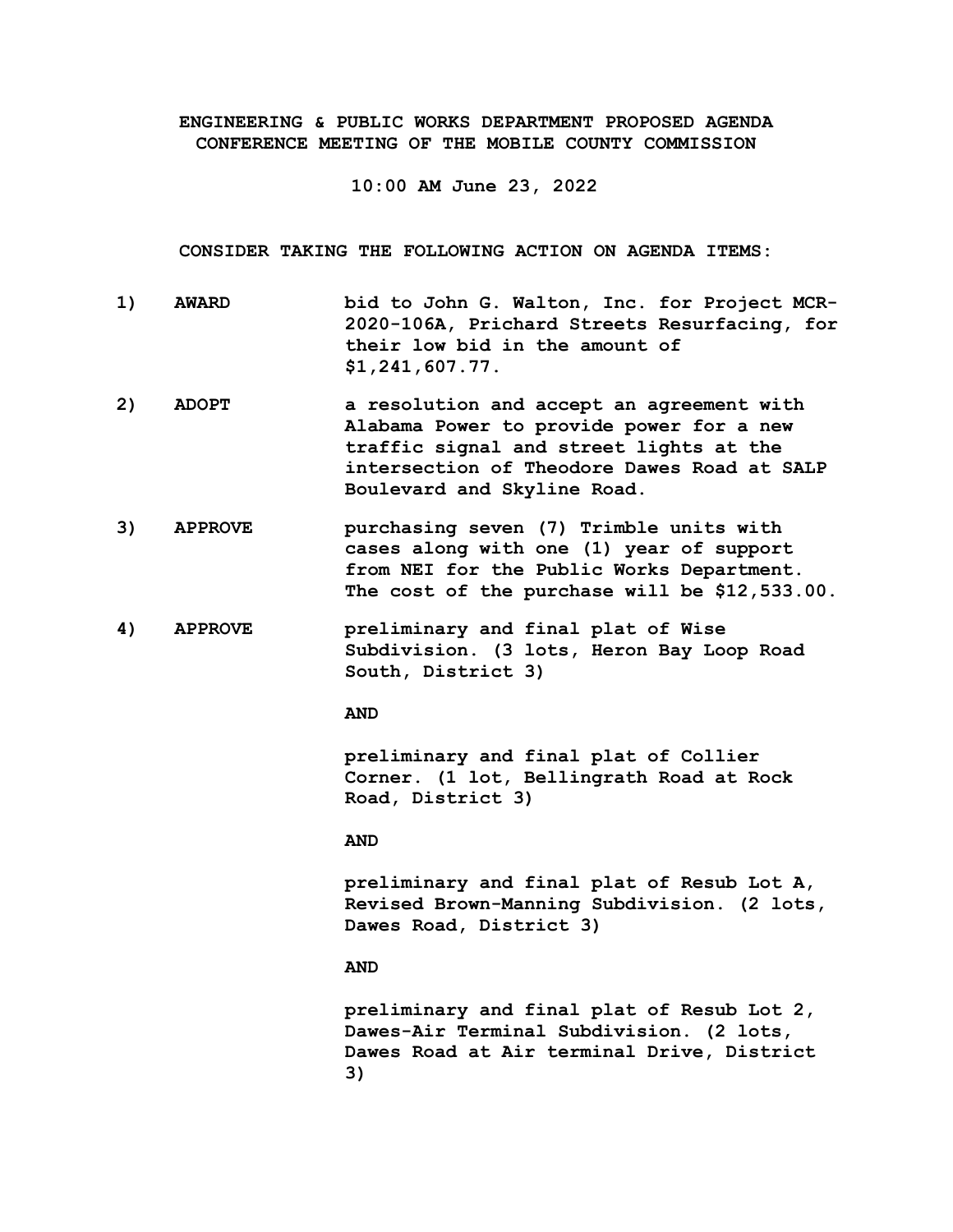**ENGINEERING PROPOSED AGENDA**

## **AND**

**preliminary and final plat of Zion Estates. (2 lots, Cottage Hill Road, District 3)**

**5) AUTHORIZE acquisition of property and acceptance of right-of-way deeds and/or easements from the following property owners for the following projects:**

> **McDavid Road, Project MCR-2018-204 Tract 2 - Deed**

**Jeffery Marion Williams**

## **6) APPROVE right-of-way and/or easement agreements for:**

- **Tract 9, in the amount of \$1,470.00**
- **Tracts 20 and 21, in the amount of \$8,320.00**

**for Project MCR-2020-305, Holly Point Drive South, Sheffield Road and Wilson Road - Grade, Drain, Base, and Pave (GDBP).**

- **7) APPROVE setting the following speed limits as listed below, for roads, segments of roads, and subdivision streets:**
	- **NEW NECK ROAD 15 MPH FROM: Smokerise Drive TO: End of Maintenance**

**NEW NECK ROAD EXTENSION - 15 MPH FROM: New Neck Drive TO: End of Maintenance**

**WINCHESTER SUBDIVISION - 20 MPH**

- **Nottingham Drive**
- **Winchester Circle North**
- **Winchester Circle South**
- **Winchester Court**
- **Winchester Drive North**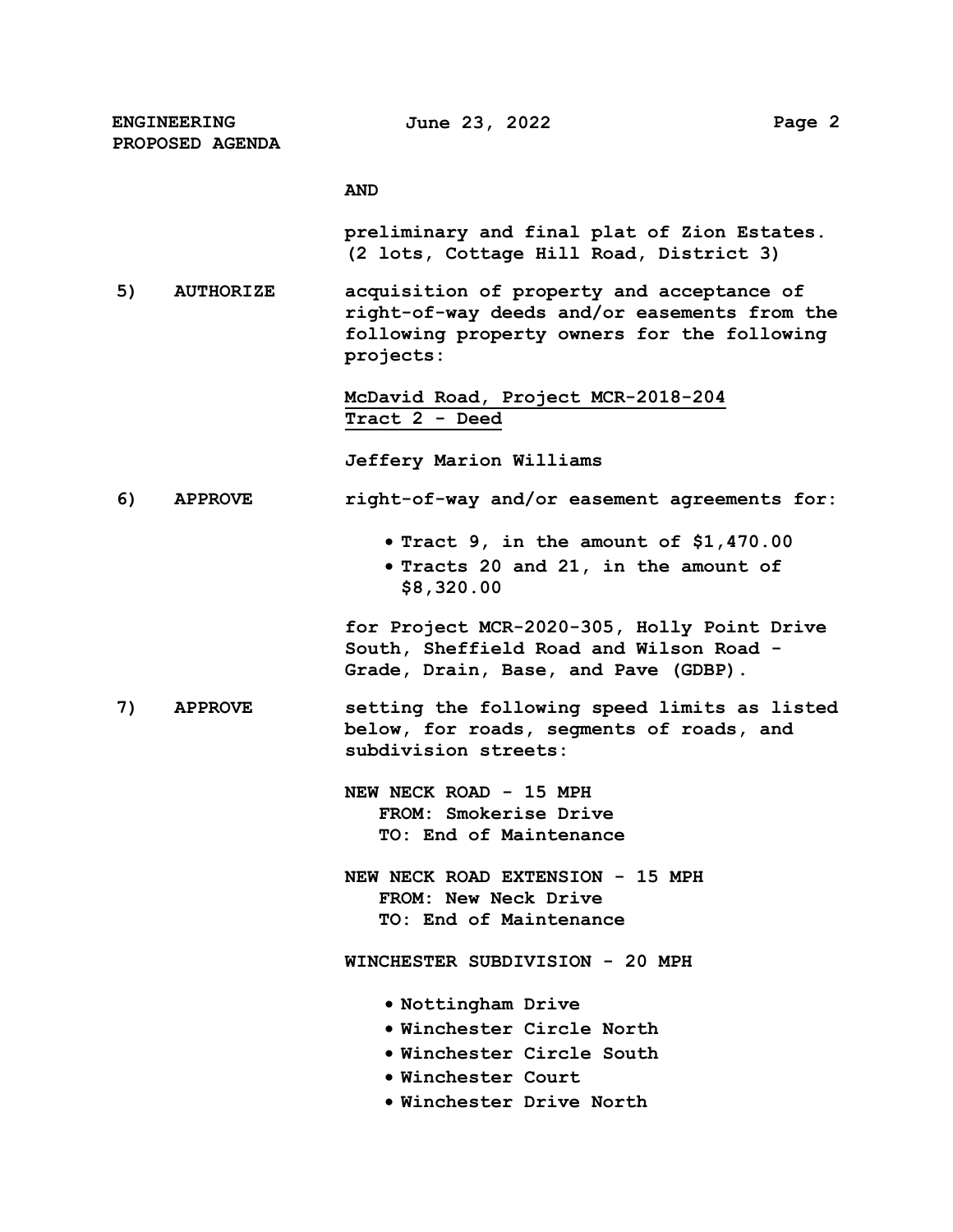**ENGINEERING PROPOSED AGENDA**

- **Winchester Drive South**
- **Winchester Drive South Court**
- **Winchester Drive West**

**HARMONY RIDGE SUBDIVISION - 20 MPH**

- **Classical Lane**
- **Harmony Ridge Circle East**
- **Harmony Ridge Circle North**
- **Harmony Ridge Circle South**
- **Harmony Ridge Circle West**
- **Harmony Ridge Drive**
- **Melody Lane**
- **Symphony Way East**
- **Symphony Way South**
- **Symphony Way West**
- **Tempo Drive**

**TORRINGTON PLACE SUBDIVISION - 20 MPH**

- **Torrington Drive**
- **Torrington Drive East**
- **Torrington Drive North**
- **Torrington Drive South**
- **Torrington Drive West**

**VIKING PLACE SUBDIVISION - 20 MPH**

- **Eric Drive**
- **Eric Drive South**
- **Viking Court**
- **Viking Place Drive**

**RAPHAEL COURT SUBDIVISION - 20 MPH**

- **Alabama Court**
- **Raphael Court**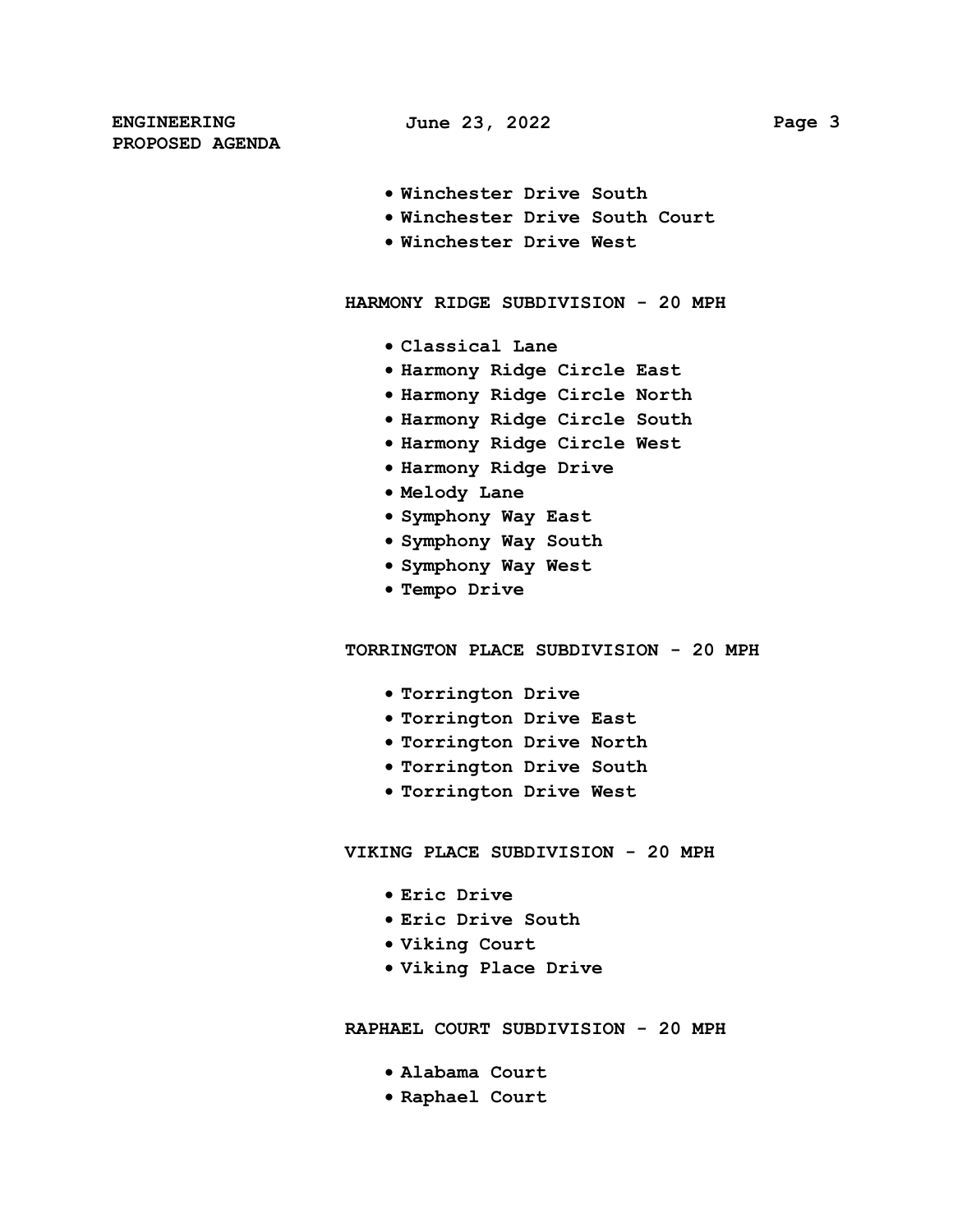**ENGINEERING PROPOSED AGENDA**

**Somers Court**

**Sumter Court**

**KENDALL BROOK SUBDIVISION - 20 MPH**

- **Fortuna Drive**
- **Kendallbrook Drive**
- **8) REJECT all bids for Project MCR-2018-009, Bush Lane and Carol Platation Road - Resurfacing, Restoration, and Rehabilitation (RRR).**
- **9) APPROVE right-of-way and/or easement agreement for Tract 1 in the amount of \$16,000.00 for Project MCR-2020-206, Maddox Road - Grade, Drain, Base, and Pave (GDBP).**
- **10) APPROVE Work Authorization Number Two for Professional Services with Michael Baker International, Inc. for Project CCP-003-20, Preliminary and Final Phase Services for the design of the replacement of the existing concrete bulkhead with a stone revetment at the Jeremiah A. Denton Airport.**
- **11) AWARD bid to John G. Walton, Inc. for Project MCP-012-20/RA49-04-21, Creola-Axis Loop Road Norh - Resurfacing, Restoration, and Rehabilitation (RRR), for their low bid in the amount of \$953,687.77.**
- **12) APPROVE Agreement for Relocation of Utility Facilities in Conflict with Proposed Roadway Improvements with South Alabama Utilities (Sewer and Gas), for Project MCR-2018-006, Johnson Road West and Jeff Hamilton Road Roundabout.**

**This agreement allows twenty (20) working days to complete the relocation activities. The estimated cost to Mobile County is \$0.00.**